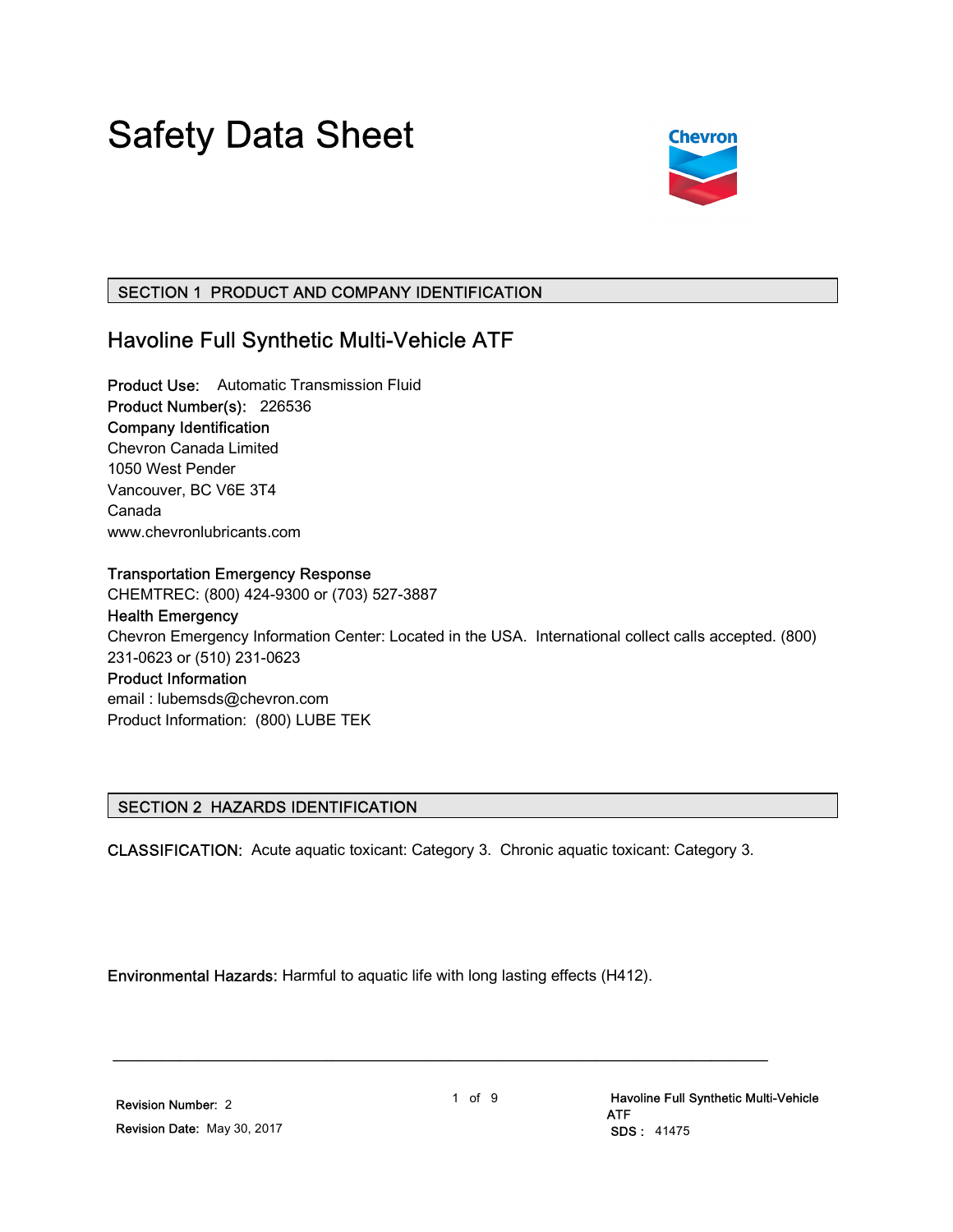# PRECAUTIONARY STATEMENTS:

Prevention: Avoid release to the environment (P273).

Disposal: Dispose of contents/container in accordance with applicable local/regional/national/international regulations (P501).

# SECTION 3 COMPOSITION/ INFORMATION ON INGREDIENTS

| <b>COMPONENTS</b>                      | <b>CAS NUMBER</b> | I AMOUNT       |
|----------------------------------------|-------------------|----------------|
| Highly refined mineral oil (C15 - C50) | Mixture           | 70 - 99 %wt/wt |

#### SECTION 4 FIRST AID MEASURES

#### Description of first aid measures

Eye: No specific first aid measures are required. As a precaution, remove contact lenses, if worn, and flush eyes with water.

Skin: No specific first aid measures are required. As a precaution, remove clothing and shoes if contaminated. To remove the material from skin, use soap and water. Discard contaminated clothing and shoes or thoroughly clean before reuse.

Ingestion: No specific first aid measures are required. Do not induce vomiting. As a precaution, get medical advice.

Inhalation: No specific first aid measures are required. If exposed to excessive levels of material in the air, move the exposed person to fresh air. Get medical attention if coughing or respiratory discomfort occurs.

#### Most important symptoms and effects, both acute and delayed IMMEDIATE HEALTH EFFECTS

Eye: Not expected to cause prolonged or significant eye irritation.

Skin: Contact with the skin is not expected to cause prolonged or significant irritation. Contact with the skin is not expected to cause an allergic skin response. Not expected to be harmful to internal organs if absorbed through the skin. High-Pressure Equipment Information: Accidental high-velocity injection under the skin of materials of this type may result in serious injury. Seek medical attention at once should an accident like this occur. The initial wound at the injection site may not appear to be serious at first; but, if left untreated, could result in disfigurement or amputation of the affected part.

Ingestion: Not expected to be harmful if swallowed.

Inhalation: Not expected to be harmful if inhaled. Contains a petroleum-based mineral oil. May cause respiratory irritation or other pulmonary effects following prolonged or repeated inhalation of oil mist at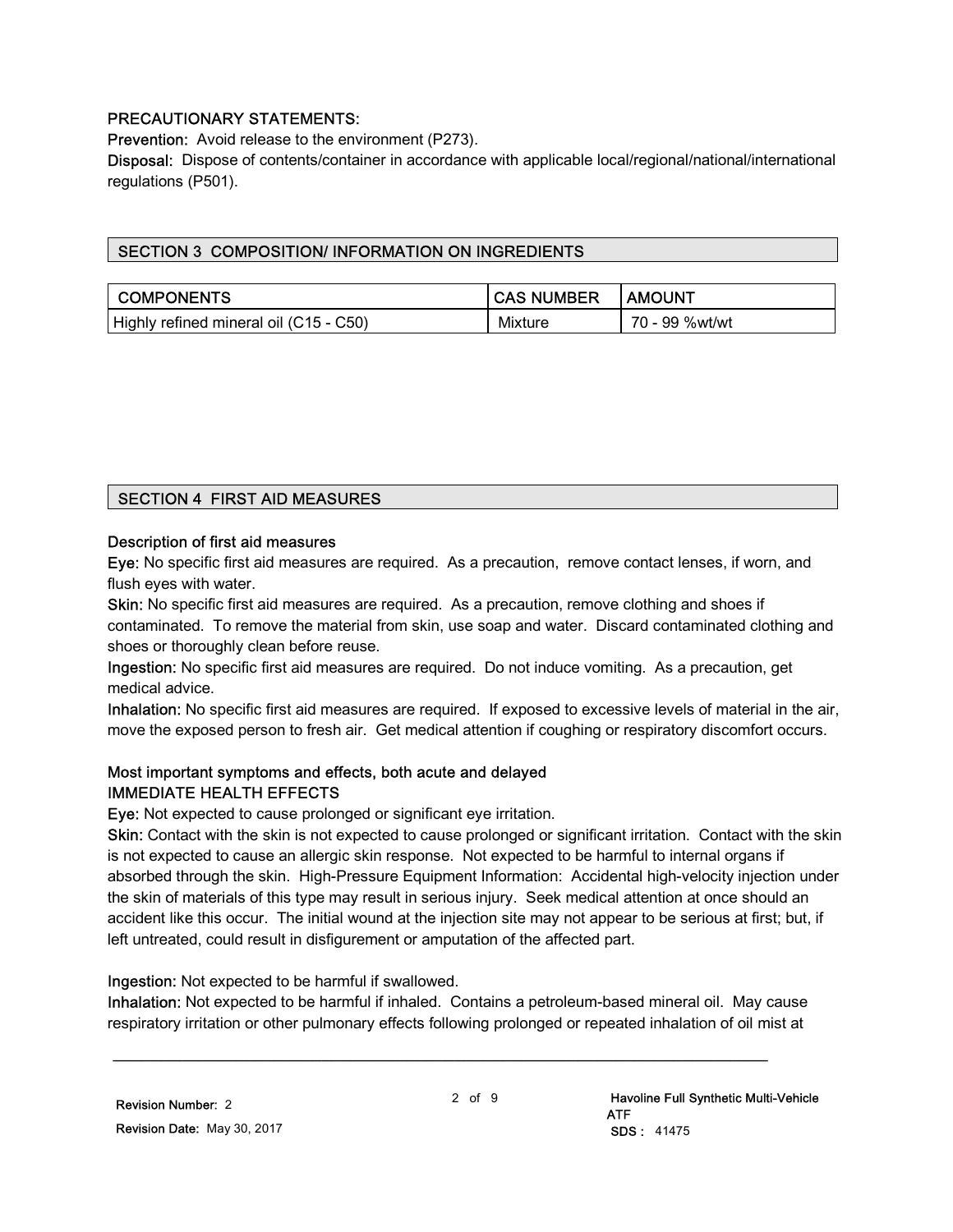airborne levels above the recommended mineral oil mist exposure limit. Symptoms of respiratory irritation may include coughing and difficulty breathing.

#### Indication of any immediate medical attention and special treatment needed

Note to Physicians: In an accident involving high-pressure equipment, this product may be injected under the skin. Such an accident may result in a small, sometimes bloodless, puncture wound. However, because of its driving force, material injected into a fingertip can be deposited into the palm of the hand. Within 24 hours, there is usually a great deal of swelling, discoloration, and intense throbbing pain. Immediate treatment at a surgical emergency center is recommended.

# SECTION 5 FIRE FIGHTING MEASURES

EXTINGUISHING MEDIA: Use water fog, foam, dry chemical or carbon dioxide (CO2) to extinguish flames.

Unusual Fire Hazards: Leaks/ruptures in high pressure system using materials of this type can create a fire hazard when in the vicinity of ignition sources (eg. open flame, pilot lights, sparks, or electric arcs).

#### PROTECTION OF FIRE FIGHTERS:

Fire Fighting Instructions: This material will burn although it is not easily ignited. See Section 7 for proper handling and storage. For fires involving this material, do not enter any enclosed or confined fire space without proper protective equipment, including self-contained breathing apparatus.

Combustion Products: Highly dependent on combustion conditions. A complex mixture of airborne solids, liquids, and gases including carbon monoxide, carbon dioxide, and unidentified organic compounds will be evolved when this material undergoes combustion.

# SECTION 6 ACCIDENTAL RELEASE MEASURES

Protective Measures: Eliminate all sources of ignition in vicinity of spilled material.

Spill Management: Stop the source of the release if you can do it without risk. Contain release to prevent further contamination of soil, surface water or groundwater. Clean up spill as soon as possible, observing precautions in Exposure Controls/Personal Protection. Use appropriate techniques such as applying non-combustible absorbent materials or pumping. Where feasible and appropriate, remove contaminated soil. Place contaminated materials in disposable containers and dispose of in a manner consistent with applicable regulations.

Reporting: Report spills to local authorities as appropriate or required.

# SECTION 7 HANDLING AND STORAGE

General Handling Information: Avoid contaminating soil or releasing this material into sewage and drainage systems and bodies of water.

\_\_\_\_\_\_\_\_\_\_\_\_\_\_\_\_\_\_\_\_\_\_\_\_\_\_\_\_\_\_\_\_\_\_\_\_\_\_\_\_\_\_\_\_\_\_\_\_\_\_\_\_\_\_\_\_\_\_\_\_\_\_\_\_\_\_\_\_\_

Precautionary Measures: DO NOT USE IN HIGH PRESSURE SYSTEMS in the vicinity of flames, sparks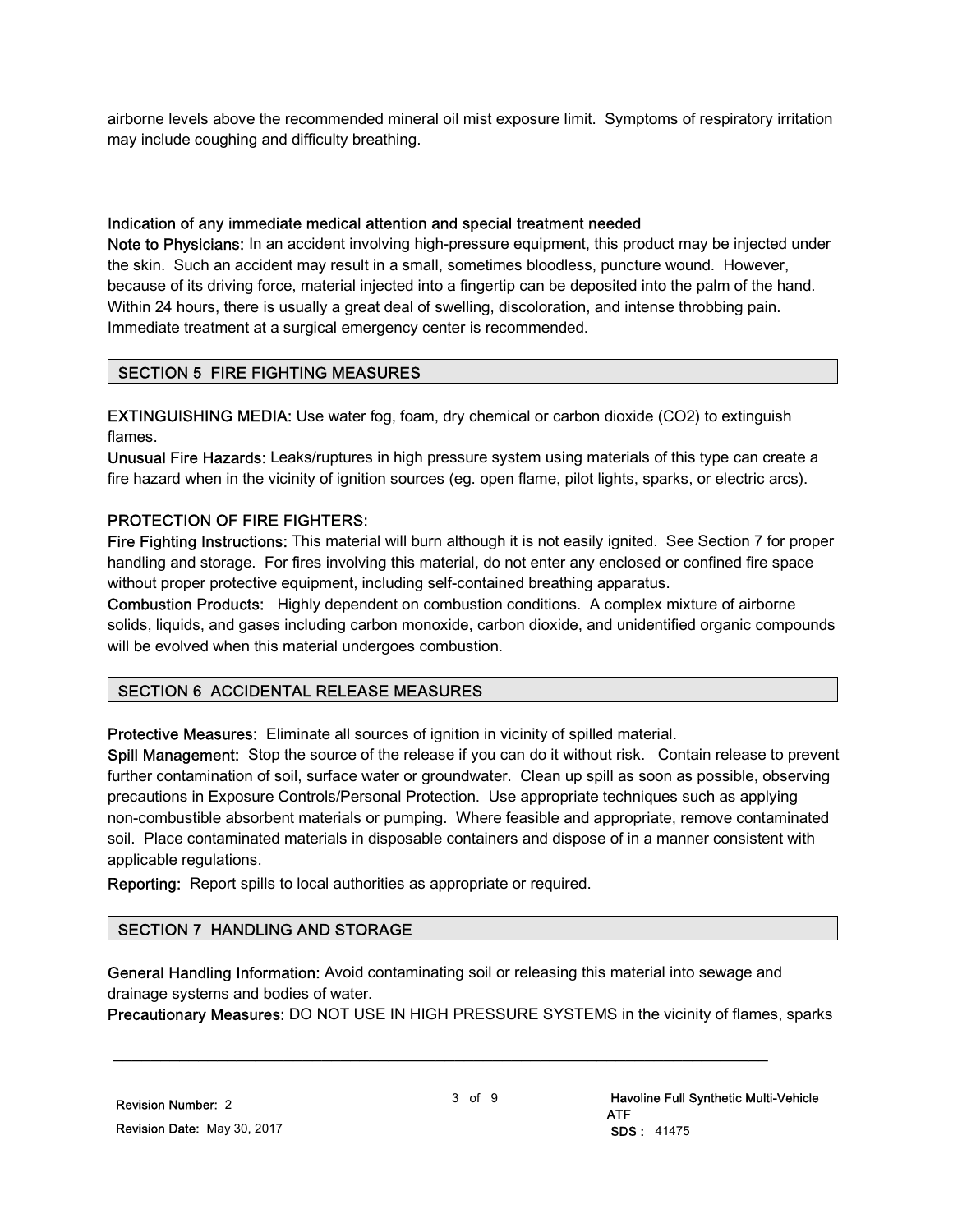and hot surfaces. Use only in well ventilated areas. Keep container closed. Keep out of the reach of children.

Static Hazard: Electrostatic charge may accumulate and create a hazardous condition when handling this material. To minimize this hazard, bonding and grounding may be necessary but may not, by themselves, be sufficient. Review all operations which have the potential of generating and accumulating an electrostatic charge and/or a flammable atmosphere (including tank and container filling, splash filling, tank cleaning, sampling, gauging, switch loading, filtering, mixing, agitation, and vacuum truck operations) and use appropriate mitigating procedures.

Container Warnings: Container is not designed to contain pressure. Do not use pressure to empty container or it may rupture with explosive force. Empty containers retain product residue (solid, liquid, and/or vapor) and can be dangerous. Do not pressurize, cut, weld, braze, solder, drill, grind, or expose such containers to heat, flame, sparks, static electricity, or other sources of ignition. They may explode and cause injury or death. Empty containers should be completely drained, properly closed, and promptly returned to a drum reconditioner or disposed of properly.

# SECTION 8 EXPOSURE CONTROLS/PERSONAL PROTECTION

#### GENERAL CONSIDERATIONS:

Consider the potential hazards of this material (see Section 2), applicable exposure limits, job activities, and other substances in the work place when designing engineering controls and selecting personal protective equipment. If engineering controls or work practices are not adequate to prevent exposure to harmful levels of this material, the personal protective equipment listed below is recommended. The user should read and understand all instructions and limitations supplied with the equipment since protection is usually provided for a limited time or under certain circumstances.

# ENGINEERING CONTROLS:

Use in a well-ventilated area.

# PERSONAL PROTECTIVE EQUIPMENT

Eye/Face Protection: No special eye protection is normally required. Where splashing is possible, wear safety glasses with side shields as a good safety practice.

Skin Protection: No special protective clothing is normally required. Where splashing is possible, select protective clothing depending on operations conducted, physical requirements and other substances in the workplace. Suggested materials for protective gloves include: 4H (PE/EVAL), Nitrile Rubber, Silver Shield, Viton.

Respiratory Protection: No respiratory protection is normally required.

If user operations generate an oil mist, determine if airborne concentrations are below the occupational exposure limit for mineral oil mist. If not, wear an approved respirator that provides adequate protection from the measured concentrations of this material. For air-purifying respirators use a particulate cartridge. Use a positive pressure air-supplying respirator in circumstances where air-purifying respirators may not provide adequate protection.

#### Occupational Exposure Limits: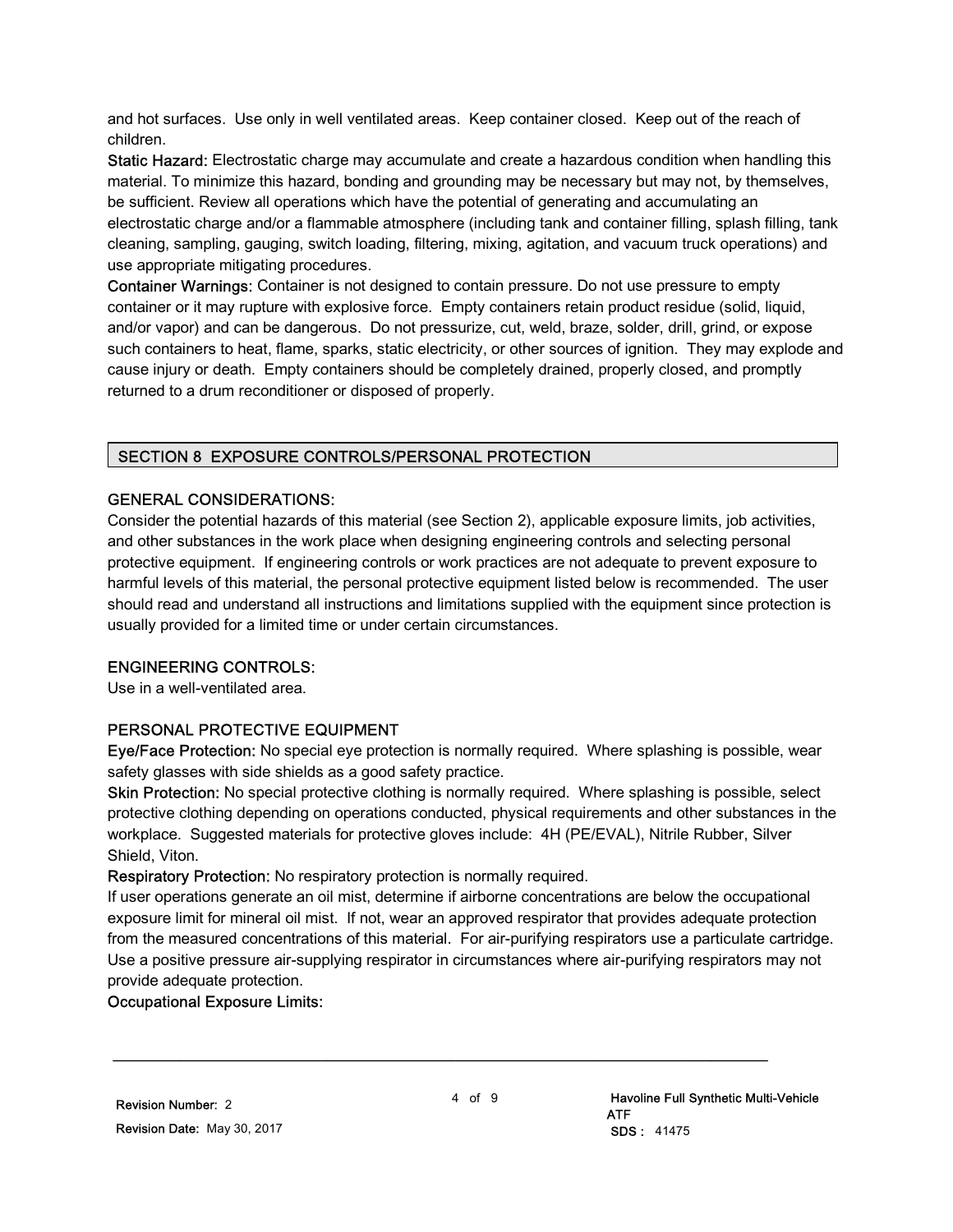| <b>Component</b>                  | Country/<br>Agency | <b>TWA</b>       | <b>STEL</b>       | Ceiling                  | <b>Notation</b> |
|-----------------------------------|--------------------|------------------|-------------------|--------------------------|-----------------|
| Highly refined mineral oil (C15 - | <b>ACGIH</b>       | $5 \text{ mg/m}$ | $10 \text{ mg/m}$ | $\overline{\phantom{a}}$ | --              |
| $ C50\rangle$                     |                    |                  |                   |                          |                 |

 NOTE ON OCCUPATIONAL EXPOSURE LIMITS: Consult local authorities for acceptable provincial values in Canada. Consult the Canadian Standards Association Standard Z94.4-2011 Selection, Use and Care of Respirators.

#### SECTION 9 PHYSICAL AND CHEMICAL PROPERTIES

Attention: the data below are typical values and do not constitute a specification.

Color: Red Physical State: Liquid Odor: Petroleum odor Odor Threshold: No data available pH: Not Applicable Vapor Pressure: <0.01 mmHg @ 37.8 °C (100 °F) Vapor Density (Air = 1):  $>1$ Initial Boiling Point: 315°C (599°F) Solubility: Insoluble Freezing Point: Not Applicable Melting Point: No data available Specific Gravity: 1 g/ml @ 15.6°C (60.1°F) (Estimated) Density: 0.8460 kg/l - 0.8490 @ 15°C (59°F) (Typical) Viscosity: 29.80 mm2/s @ 40°C (104°F) (Typical) Evaporation Rate: No data available Decomposition temperature: No data available Octanol/Water Partition Coefficient: No data available

#### FLAMMABLE PROPERTIES:

Flammability (solid, gas): No Data Available

Flashpoint: (Cleveland Open Cup) 180 °C (356 °F) (Min) Autoignition: No data available

# Flammability (Explosive) Limits (% by volume in air): Lower: Not Applicable Upper: Not Applicable

#### SECTION 10 STABILITY AND REACTIVITY

Reactivity: May react with strong acids or strong oxidizing agents, such as chlorates, nitrates, peroxides, etc.

Chemical Stability: This material is considered stable under normal ambient and anticipated storage and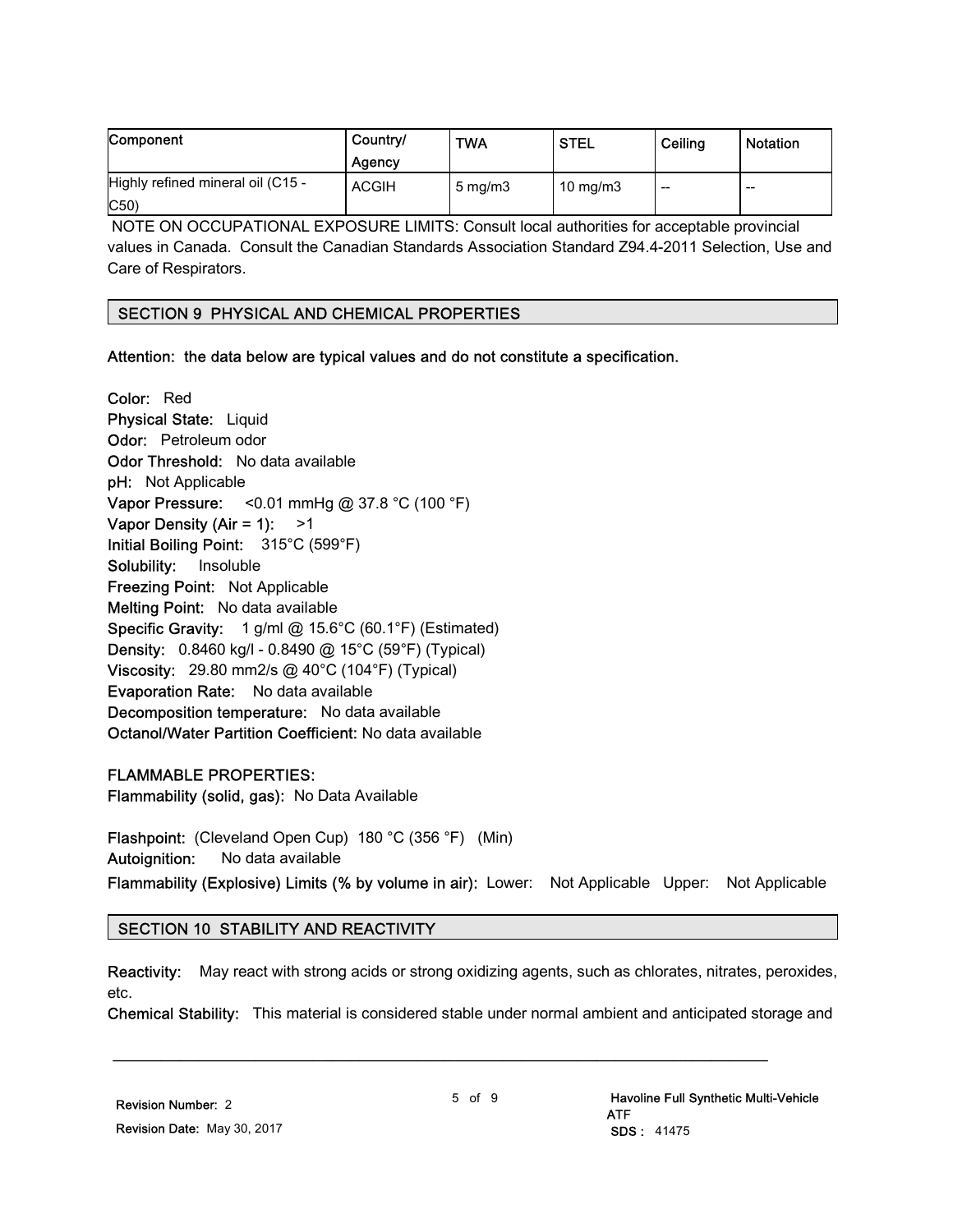handling conditions of temperature and pressure. Incompatibility With Other Materials: Not applicable Hazardous Decomposition Products: None known (None expected) Hazardous Polymerization: Hazardous polymerization will not occur. Sensitivity to Mechanical Impact: No.

# SECTION 11 TOXICOLOGICAL INFORMATION

#### Information on toxicological effects

Serious Eye Damage/Irritation: The eye irritation hazard is based on evaluation of data for similar materials or product components.

Skin Corrosion/Irritation: The skin irritation hazard is based on evaluation of data for similar materials or product components.

Skin Sensitization: The skin sensitization hazard is based on evaluation of data for similar materials or product components.

Acute Dermal Toxicity: The acute dermal toxicity hazard is based on evaluation of data for similar materials or product components.

Acute Oral Toxicity: The acute oral toxicity hazard is based on evaluation of data for similar materials or product components.

Acute Inhalation Toxicity: The acute inhalation toxicity hazard is based on evaluation of data for similar materials or product components.For additional information on the acute toxicity of the components, call the technical information center.

Acute Toxicity Estimate: Not Determined

Germ Cell Mutagenicity: The hazard evaluation is based on data for components or a similar material.

Carcinogenicity: The hazard evaluation is based on data for components or a similar material.

Reproductive Toxicity: The hazard evaluation is based on data for components or a similar material.

Specific Target Organ Toxicity - Single Exposure: The hazard evaluation is based on data for components or a similar material.

Specific Target Organ Toxicity - Repeated Exposure: The hazard evaluation is based on data for components or a similar material.

\_\_\_\_\_\_\_\_\_\_\_\_\_\_\_\_\_\_\_\_\_\_\_\_\_\_\_\_\_\_\_\_\_\_\_\_\_\_\_\_\_\_\_\_\_\_\_\_\_\_\_\_\_\_\_\_\_\_\_\_\_\_\_\_\_\_\_\_\_

# ADDITIONAL TOXICOLOGY INFORMATION:

 This product contains petroleum base oils which may be refined by various processes including severe solvent extraction, severe hydrocracking, or severe hydrotreating. None of the oils requires a cancer warning under the OSHA Hazard Communication Standard (29 CFR 1910.1200). These oils have not been listed in the National Toxicology Program (NTP) Annual Report nor have they been classified by the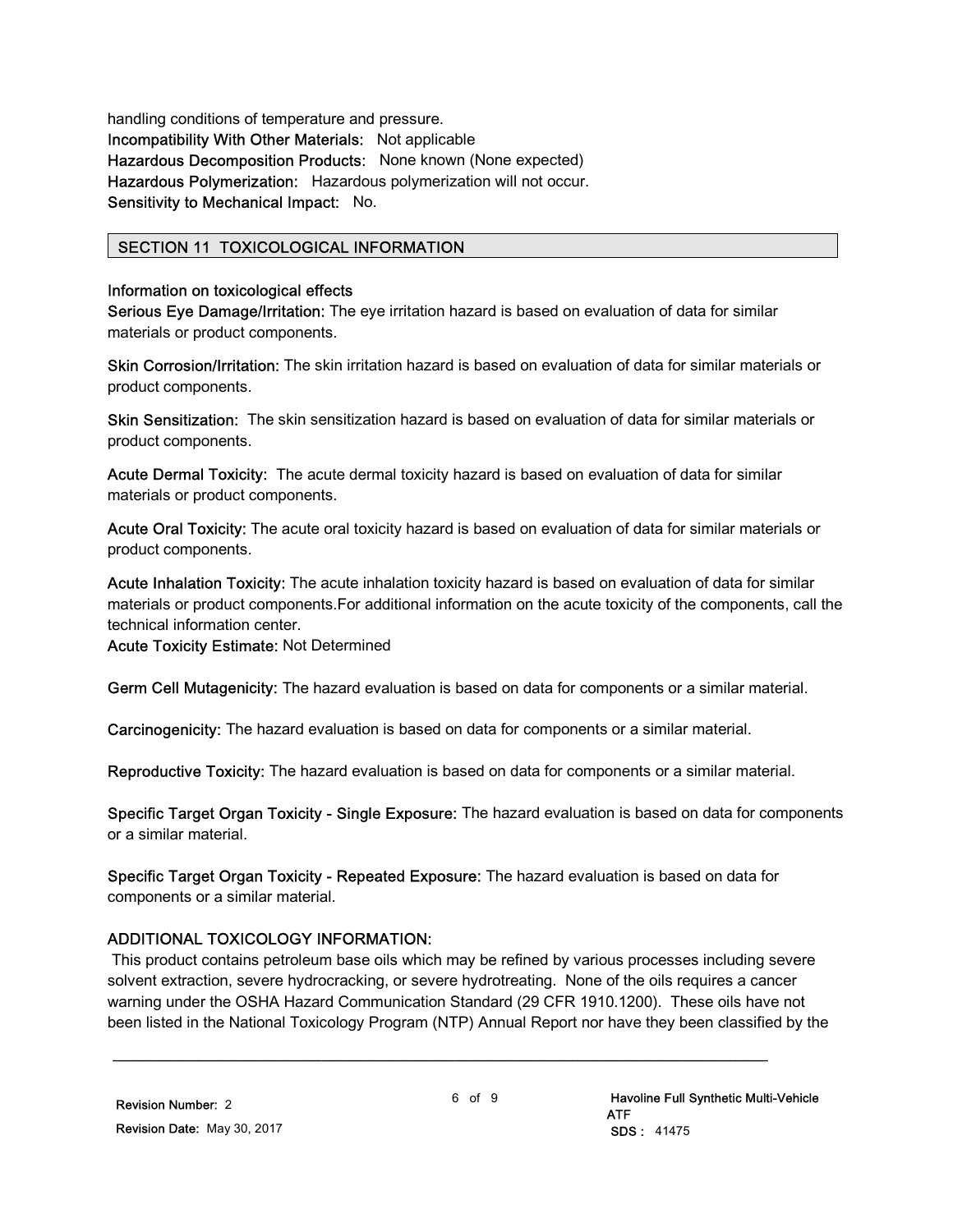International Agency for Research on Cancer (IARC) as; carcinogenic to humans (Group 1), probably carcinogenic to humans (Group 2A), or possibly carcinogenic to humans (Group 2B).

 These oils have not been classified by the American Conference of Governmental Industrial Hygienists (ACGIH) as: confirmed human carcinogen (A1), suspected human carcinogen (A2), or confirmed animal carcinogen with unknown relevance to humans (A3).

# SECTION 12 ECOLOGICAL INFORMATION

#### **ECOTOXICITY**

This material is expected to be harmful to aquatic organisms and may cause long-term adverse effects in the aquatic environment.

The product has not been tested. The statement has been derived from the properties of the individual components.

#### **MOBILITY**

No data available.

# PERSISTENCE AND DEGRADABILITY

This material is not expected to be readily biodegradable. The biodegradability of this material is based on an evaluation of data for the components or a similar material.

The product has not been tested. The statement has been derived from the properties of the individual components.

#### POTENTIAL TO BIOACCUMULATE

Bioconcentration Factor: No data available. Octanol/Water Partition Coefficient: No data available

# SECTION 13 DISPOSAL CONSIDERATIONS

Use material for its intended purpose or recycle if possible. Oil collection services are available for used oil recycling or disposal. Place contaminated materials in containers and dispose of in a manner consistent with applicable regulations. Contact your sales representative or local environmental or health authorities for approved disposal or recycling methods. (See B.C. Reg. GY/92 Waste Management Act; R.R.O. 1990, Reg. 347 General-Waste Management; C.C.SM.c. W40 The Waste Reduction and Prevention Act; N.S. Reg. 51/95 and N.S. Reg. 179/96 for examples of Provincial legislation.)

#### SECTION 14 TRANSPORT INFORMATION

The description shown may not apply to all shipping situations. Consult 49CFR, or appropriate Dangerous Goods Regulations, for additional description requirements (e.g., technical name) and mode-specific or quantity-specific shipping requirements.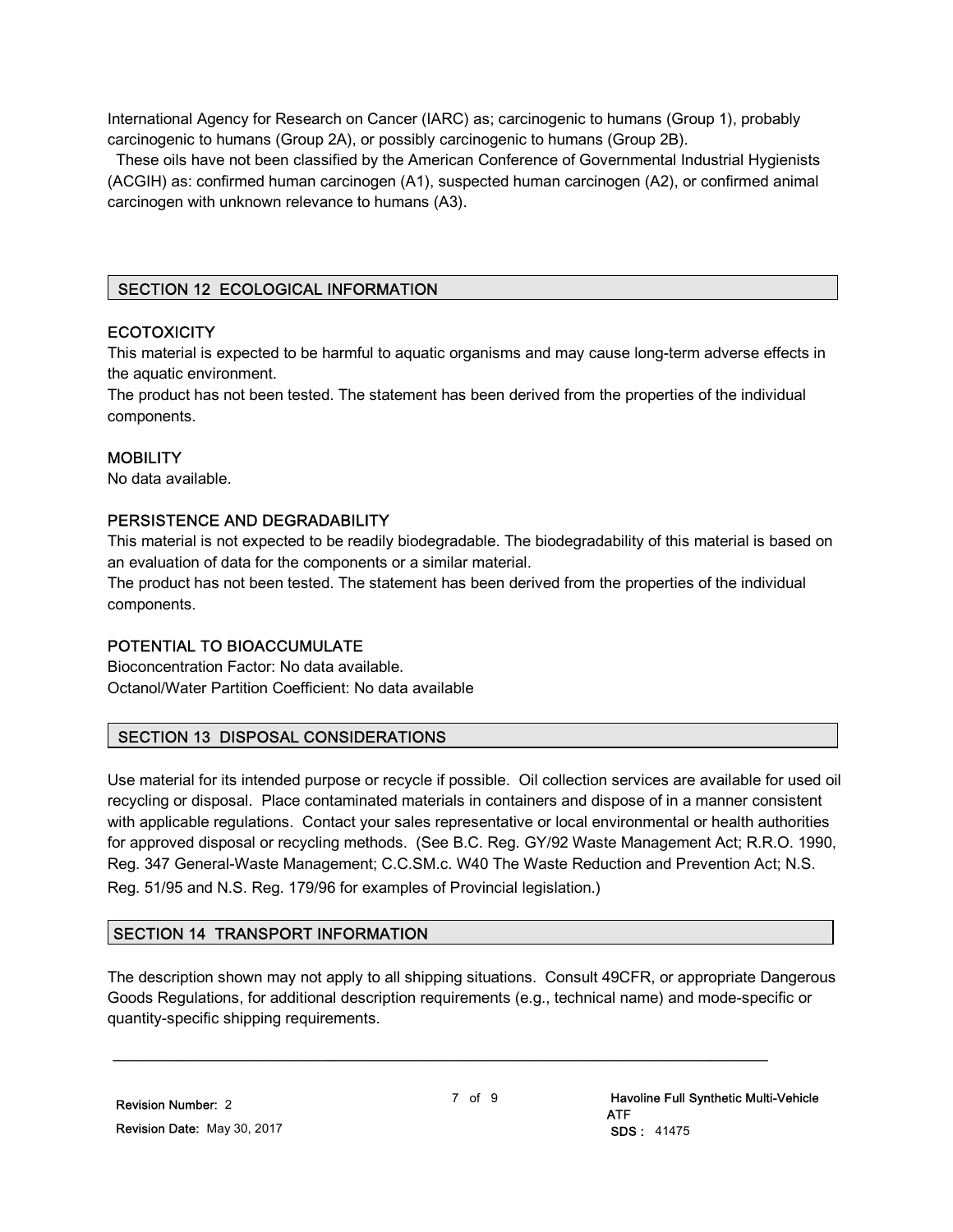TC Shipping Description: NOT REGULATED AS DANGEROUS GOODS FOR TRANSPORT UNDER TRANSPORT CANADA (TDG)

IMO/IMDG Shipping Description: NOT REGULATED AS DANGEROUS GOODS FOR TRANSPORT UNDER THE IMDG CODE

ICAO/IATA Shipping Description: NOT REGULATED AS DANGEROUS GOODS FOR TRANSPORT UNDER ICAO

DOT Shipping Description: NOT REGULATED AS A HAZARDOUS MATERIAL UNDER 49 CFR

#### SECTION 15 REGULATORY INFORMATION

#### REGULATORY LISTS SEARCHED:

 01-1=IARC Group 1 01-2A=IARC Group 2A 01-2B=IARC Group 2B

No components of this material were found on the regulatory lists above.

#### CHEMICAL INVENTORIES:

All components comply with the following chemical inventory requirements: AICS (Australia), DSL (Canada), ENCS (Japan), IECSC (China), KECI (Korea), PICCS (Philippines), TSCA (United States).

One or more components is listed on ELINCS (European Union). Secondary notification by the importer may be required. All other components are listed or exempted from listing on EINECS.

#### SECTION 16 OTHER INFORMATION

REVISION STATEMENT: SECTION 01 - Product Identifier information was modified.

Revision Date: May 30, 2017

#### ABBREVIATIONS THAT MAY HAVE BEEN USED IN THIS DOCUMENT:

| - Threshold Limit Value<br>. TLV            | Time Weighted Average<br>TWA<br>$\sim$                        |  |  |
|---------------------------------------------|---------------------------------------------------------------|--|--|
| STEL - Short-term Exposure Limit            | - Permissible Exposure Limit<br>PFI                           |  |  |
| - Globally Harmonized System<br><b>GHS</b>  | <b>Chemical Abstract Service Number</b><br>CAS.<br>$\sim 100$ |  |  |
| ACGIH - American Conference of Governmental | IMO/IMDG<br>International Maritime Dangerous Goods<br>$\sim$  |  |  |
| Industrial Hygienists                       | Code                                                          |  |  |
| API - American Petroleum Institute          | Safety Data Sheet<br><b>SDS</b><br>$\sim$                     |  |  |